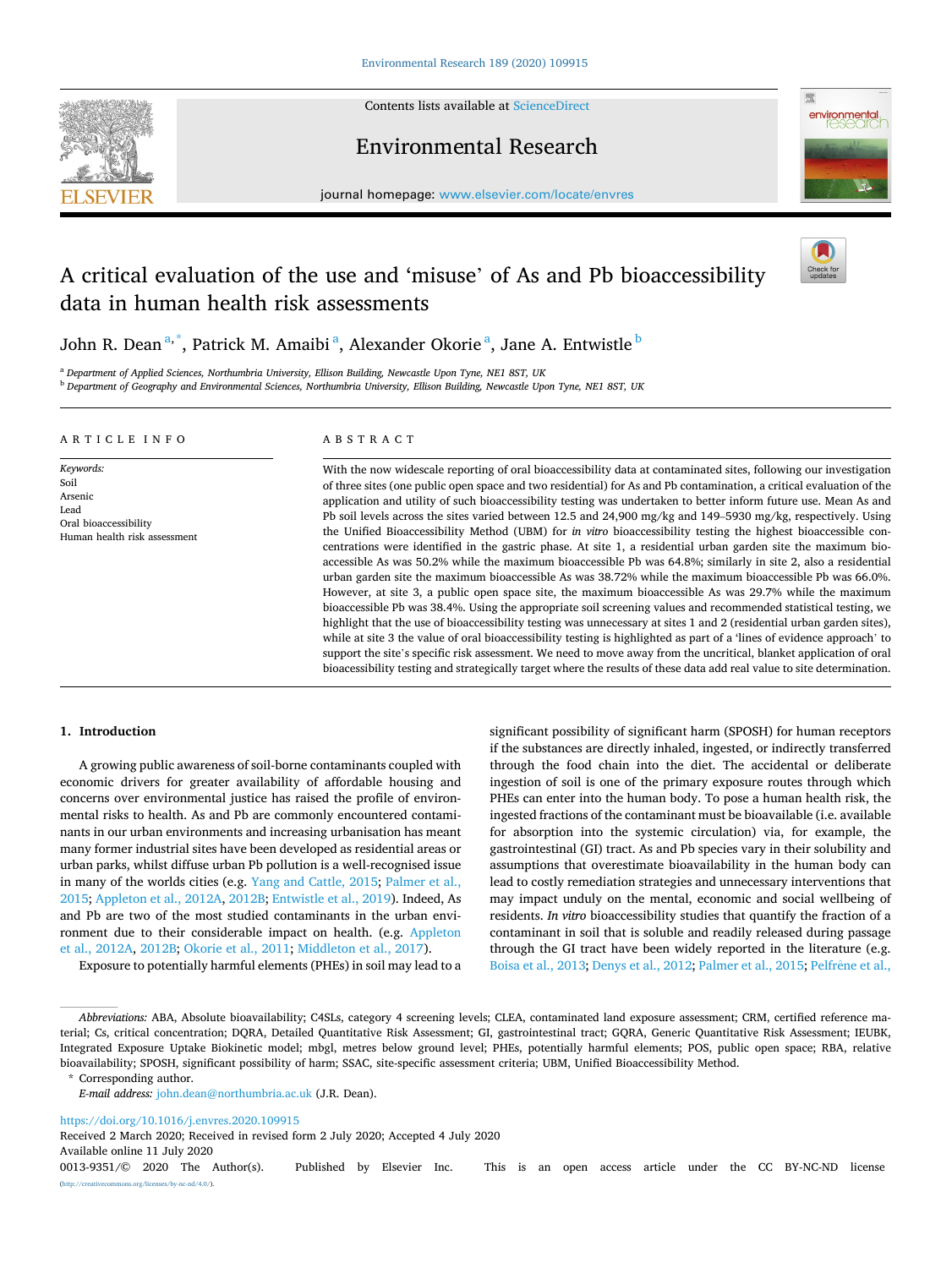[2015;](#page-8-0) [Fernandez-Caliarni et al., 2019](#page-8-0)). *In-vitro* bioaccessibility testing simulates the human physiological condition of the GI tract and a variety of different protocols exist (e.g. [Intawongse and Dean, 2006](#page-8-0); [Ruby et al.,](#page-8-0)  [1999\)](#page-8-0). The Unified Bioaccessibility Method (UBM), as developed by the Bioaccessibility Research Group of Europe has been validated against *in vivo* bioavailability studies for As and Pb [\(Wragg et al., 2011;](#page-8-0) [Denys](#page-8-0)  [et al., 2012\)](#page-8-0). The first extraction stage is the gastric phase comprising simulated fluids from the mouth and stomach compartment. While, the second extraction stage is the gastrointestinal (GI) phase which consists of simulated fluids from the small intestinal compartment. This model can be used to refine site specific human health risk assessments and is especially relevant at 'grey-area' sites where marginal exceedance of soil guideline levels are observed and where a more detailed understanding of the potential release of ingested PHEs during their passage through the GI tract warrants the additional time and money.

With the growing use of bioaccessibility testing in human health risk assessment a critical appraisal of the role and utility of such data is timely. This paper, using a case study approach, focusses on As and Pb, and highlights the application of bioaccessibility data in three urban environments (two within a residential setting and the third an area of public open space) to illustrate where i) uncritical application of bioaccessibilty testing is at best of no to limited value and may even delay intervention or remedial actions, and ii) where bioaccessibility data can form an integral part of the 'lines of evidence' approach in the decision making process for establishing the presence, or absence, of a significant pollutant linkage. Furthermore, given the application of bioaccessibility data involves relating the *in-vitro* bioaccessibillity data to relative bioavailability the approaches to this are also reviewed.

#### **2. Materials and methods**

#### *2.1. Soil sampling sites*

Site 1 is in St. Helens, North-West England, and covers approximately 11.5 ha of a former industrial site; an alkali works which operated between 1849 and 1928. The operation of the alkali works generated chemical waste deposits on the site and it is unknown to what extent they were removed or remediated before the site was re-developed as residential housing in 1959. The sampling strategy focused on shallow depth soil (0.10–0.60 m below ground level, mbgl) and soil samples were taken from front and rear gardens (a garden is defined in this research as a piece of ground adjoining a house, in which grass, flowers, and shrubs may be grown) from 30 properties at the site where access was available. Subsequently, twelve samples were selected for bioaccessibility testing [\(Table 1](#page-2-0)A) due to their high pseudo-total arsenic concentrations; the term pseudo-total is used as no hydrofluoric acid was used in the digestion of the soil samples, therefore digestion is likely to be incomplete.

Site 2 is also located in St. Helens, North-West, England. The site, approximately 1.5 ha, was a former industrial site used for glass and chemical works between 1840 and 1890. The area was derelict for a long period of time before being re-developed to a residential housing estate between 1950 and 1959. The 38 residential properties comprise a mixture of semi-detached and terraced houses, with predominantly grass-covered (lawns) gardens. No specific structures or point sources of contamination were identified from the historical review and the site was treated as a single zone with non-targeted sampling locations. Shallow depth soil samples (0.10–0.60 mbgl) were taken from the front and back gardens and 10 samples were selected for bioaccessibility testing) due to their high pseudo-total arsenic concentrations ([Table 1B](#page-2-0)).

Site 3 is in South Tyneside, North-East, England (approximately 4.3 ha). According to the UK Environment Agency landfill records, the site has a long history of receiving commercial and household waste since 1856. From 1921 to 1982, an allotment garden was present on part of the site, but since 1982 the area has been maintained as public recreational space. Most of the site is a level grassed open space, interspersed

with overgrown grassed areas. The site is currently used for leisure, although there are no formal picnic facilities available (such as benches or litter bins) and a tarmac path crosses the site allowing access to and from surrounding residential areas and local facilities. The site is also subject to illegal 'glass bottle digging' activity, due to the historical landfill beneath, and hand and mechanically excavated 'holes' ( $2 \times 2$  m<sup>2</sup> and up to a couple of metres deep) infrequently appear across the site overnight. Eighteen shallow soils (0.02–0.20 mbgl) were collected from across the site using a stratified sampling grid [\(Table 1C](#page-2-0)).

### *2.2. Soil sampling*

At sites 1 and 2 soil samples were collected using a hand-held auger whereas at site 3 soil samples were collected using a stainless-steel trowel. A slightly lower soil sampling depth was done at sites 1 and 2, of up to 0.60 m, to allow a representation of the type of human activity that might take place within a garden e.g. shallow digging of the soil. Whereas a soil depth of up to 0.20 m was done at site 3, as might typify the type of human-soil interaction that might occur at a recreational venue (i.e. a public open space). Sampling equipment was cleaned with acetone after each sample was collected to avoid cross contamination. The samples were transferred into suitable containers (i.e. glass jar containers at sites 1–2 and kraft geochemical sampling bags at site 3) and then transported to the laboratory for subsequent analyses. All soil samples were then subsequently dried (typically <40 °C for a minimum of 4 days), disaggregated and sieved through a 2 mm nylon mesh for pseudo-total analysis. Additionally, a sub-sample was then sieved through a 250 μm nylon mesh for bioaccessibility testing.

#### *2.3. Chemicals/reagents*

All chemicals used were certified analytical grade. All solutions and dilutions were prepared using ultra-pure water from a Milli-Q purifier system with a water resistivity >18.2 MΩ cm<sup>-1</sup> at 27 °C (QTM Millipore, Molsheim, France). A multi-element calibration solution (100 mg/L) containing 26 elements, including As and Pb, and internal standard solutions (1000 μg/mL each) for Sc and In was supplied by SPEXCerti-Prep (Middlesex, UK). Certified reference materials (NIST SRM 2710a, GBW07401 and CRM059-50) used for instrument calibration and quality control were also obtained from LGC standards (Middlesex, UK).

For the bioaccessibility testing, a guidance material (BGS 102) was obtained from British Geological Survey (Keyworth, UK). Pepsin (porcine), bovine serum albumen (BSA), pancreatin (porcine), sodium hydrogen phosphate (NaH<sub>2</sub>PO<sub>4</sub>), D + glucose and urea were all obtained from Merck (Poole, UK). Uric acid, α-amylase (bacillus), lipase (porcine), bile (bovine), D-glucosamine hydrochloride, potassium thiocyanate (KSCN), mucin (porcine) were supplied by Sigma-Aldrich Co. (Gillingham, UK). D-Glucuronic acid was obtained from Fluka Chemicals Ltd, (Gillingham, UK), while ammonium acetate, ammonium chloride (NH<sub>4</sub>Cl), anhydrous sodium sulphate (Na<sub>2</sub>SO<sub>4</sub>), caesium chloride (CsCl), calcium chloride dihydrate (CaCl<sub>2</sub>.2H<sub>2</sub>O), hydrochloric acid (HCl), hydrogen peroxide  $(H<sub>2</sub>O<sub>2</sub>)$ , hydroxylamine hydrochloride, magnesium chloride hexahydrate (MgCl<sub>2</sub>.6H<sub>2</sub>O), nitric acid (70% HNO3), potassium chloride (KCl), potassium hydrogen phosphate (KH<sub>2</sub>PO<sub>4</sub>), sodium bicarbonate (NaHCO<sub>3</sub>), sodium chloride (NaCl) and sodium hydroxide (NaOH), were all supplied by Fisher Scientific Ltd. (Loughborough, UK).

#### *2.4. Instrumentation*

An inductively coupled plasma atomic emission spectrometer (ICP-AES, PerkinElmer Optima-8000, Beaconsfield, UK) was used for analysis of samples from site 1 and 2, while for site 3 an inductively coupled plasma mass spectrometer (ICP-MS) was used (XSeries II, Thermo Electron Corp., Cheshire, UK). Acid digestion was done using either a microwave accelerated reaction system (MARS 5, CEM Corporation)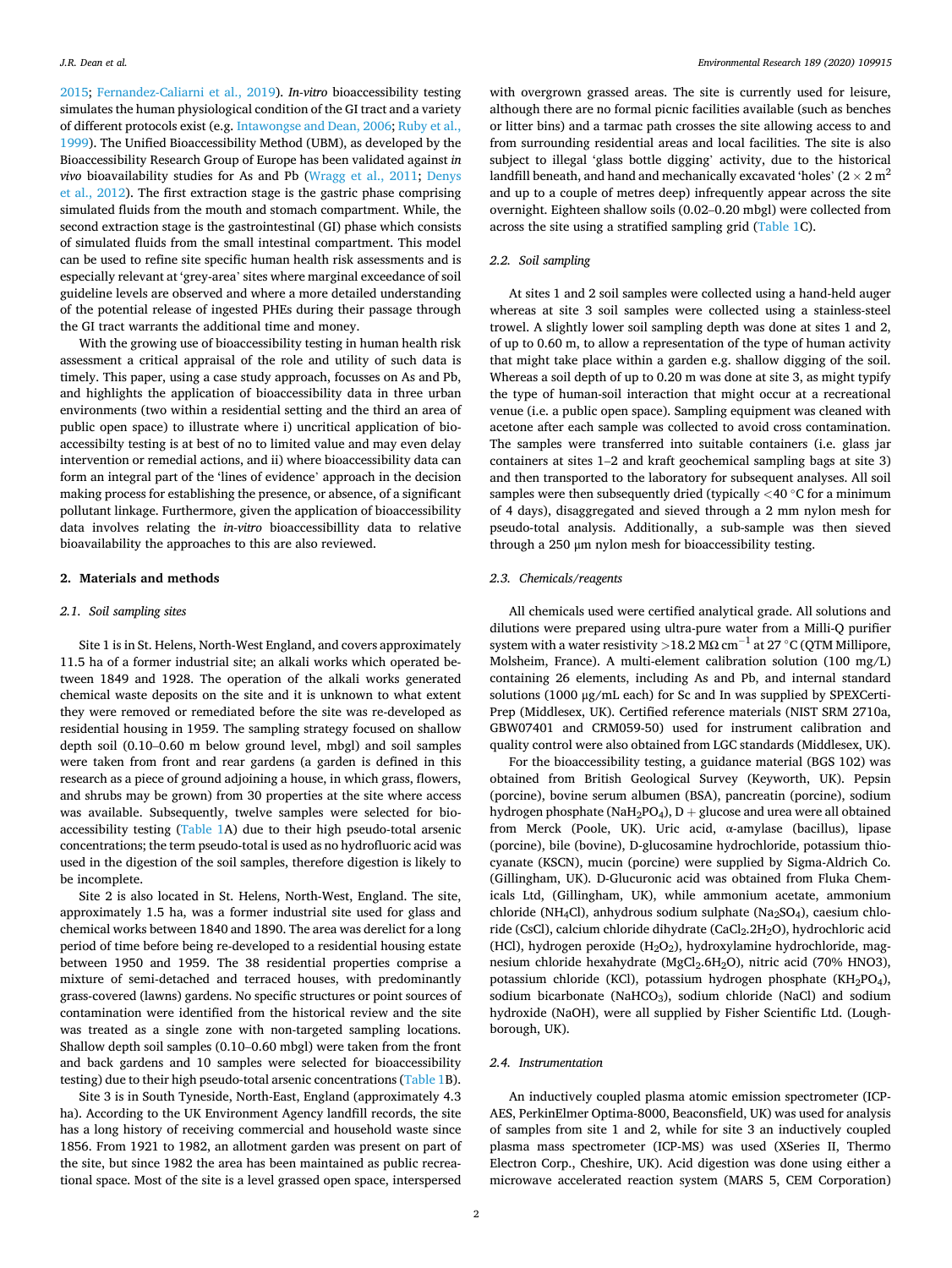## <span id="page-2-0"></span>**Table 1**

Sample description, soil properties, total and bioaccessible concentration (mg/kg) of As and Pb, and % bioaccessibility in urban gardens (sites 1 and 2) and public open space site (site 3). (A) Site 1 residential urban garden; (B)Site 2 residential urban garden; (C) Site 3 - Public Open Space.

| <b>Sample</b> | Sample<br>description        | pH <sup>e</sup> | $\%$             | As                           |                               |                          |                                                 |                          | Pb                      |                  |                               |                          |                                                 |                                   |                             |
|---------------|------------------------------|-----------------|------------------|------------------------------|-------------------------------|--------------------------|-------------------------------------------------|--------------------------|-------------------------|------------------|-------------------------------|--------------------------|-------------------------------------------------|-----------------------------------|-----------------------------|
|               |                              |                 | LOI <sup>e</sup> | Pseudo-<br>total             | Stage 1<br>(gastric<br>phase) | $\%$<br>BAF <sup>c</sup> | Stage 2<br>$(gastric +$<br>intestinal<br>phase) | $\%$<br>BAF <sup>c</sup> | Residual<br>$(\%)^d$    | Pseudo-<br>total | Stage 1<br>(gastric<br>phase) | $\%$<br>BAF <sup>c</sup> | Stage 2<br>$(gastric +$<br>intestinal<br>phase) | $\frac{0}{0}$<br>BAF <sup>c</sup> | Residual<br>$(%)^d$         |
| #UG1          | Sandy soil                   | 7.2             | 13.2             | $221 \pm 7$                  | $77.3 +$<br>2.7               | 35.0                     | $64.5 \pm 4.8$                                  | 29.2                     | $174 \pm 7$<br>(78.7)   | $339 \pm$<br>12  | $121 \pm$<br>4.5              | 35.7                     | $81.7 \pm 4.5$                                  | 24.1                              | $273 \pm$<br>121<br>(80.5)  |
| #UG2          | Clayey-<br>sandy soil        | 7.2             | 12.9             | $251 \pm$<br>10 <sup>1</sup> | $126 \pm 5$                   | 50.2                     | $112 \pm 1$                                     | 44.6                     | $166 \pm 4$<br>(66.1)   | $382 \pm 7$      | $246 \pm$<br>5.8              | 64.4                     | $136 \pm 5$                                     | 35.6                              | $271 \pm 13$<br>(70.9)      |
| #UG3          | Ashy soil                    | 7.0             | 11.8             | $144 \pm 2$                  | 24.1 $\pm$<br>2.7             | 16.7                     | $16.4 \pm 1.1$                                  | 11.4                     | $131 \pm 5$<br>(91.0)   | $469 \pm 9$      | $126 \pm$<br>5.4              | 26.9                     | 5.36 $\pm$<br>0.47                              | 1.1                               | $447 \pm 14$<br>(95.7)      |
| #UG4          | Ash/<br>Clinker<br>rich soil | 6.6             | 8.8              | $126 \pm 5$                  | $61.3 \pm$<br>1.8             | 48.7                     | $56.0 \pm 5.3$                                  | 44.4                     | $74 \pm 4$<br>(58.7)    | $149 \pm 5$      | $96.6 \pm$<br>7.1             | 64.8                     | $52.7 \pm 1.9$                                  | 35.4                              | $88.6 \pm$<br>5.9<br>(59.5) |
| #UG5          | Ashy soil                    | 6.6             | 11.0             | $169 \pm 4$                  | $73.3 \pm$<br>1.4             | 43.4                     | $34.8 \pm 2.2$                                  | 20.6                     | $168 \pm 5$<br>(99.4)   | $369 \pm 8$      | $110 \pm$<br>1.8              | 29.8                     | $18.7 \pm 1.2$                                  | 5.1                               | $400 \pm 10$<br>(108.0)     |
| #UG6          | Ashy soil                    | 7.4             | 18.2             | $451 \pm 7$                  | 52.4 $\pm$<br>3.1             | 11.6                     | $42.7 \pm 3.8$                                  | 9.5                      | $430 \pm 12$<br>(95.3)  | $385 \pm$<br>10  | $46.2 \pm$<br>3.4             | 12.0                     | 4.37 $\pm$<br>0.84                              | 1.1                               | $404 \pm 11$<br>(105.0)     |
| #UG7          | Topsoil                      | 6.6             | 11.7             | $169 \pm 5$                  | 74.1 $\pm$<br>3.7             | 43.8                     | $73.0 \pm 2.3$                                  | 43.2                     | $118 \pm 4$<br>(69.8)   | $226 \pm 7$      | $105 \pm$<br>5.3              | 46.5                     | $52.8 \pm 1.8$                                  | 23.4                              | $170 \pm 5$<br>(75.2)       |
| #UG8          | Topsoil                      | 7.1             | 12.0             | $147 \pm 5$                  | 52.6 $\pm$<br>3.8             | 35.8                     | $41.6 \pm 0.9$                                  | 28.3                     | $114 \pm 2$<br>(77.6)   | $345 \pm$<br>12  | $175 \pm$<br>13.6             | 50.7                     | $13.3 \pm 1.1$                                  | 3.9                               | $341 \pm 19$<br>(98.8)      |
| #UG9          | Ashy soil                    | 6.3             | 7.9              | 530 $\pm$<br>17              | $120 \pm 6$                   | 22.6                     | $103 \pm 1$                                     | 19.4                     | $429 \pm 10$<br>(80.9)  | $404 \pm 4$      | $65.2 \pm$<br>2.3             | 16.1                     | $35.9 \pm 1.1$                                  | 8.9                               | $368\pm10$<br>(91.1)        |
| #UG10         | Ashy soil                    | 7.4             | 16.6             | $911 \pm 5$                  | $128 \pm 4$                   | 14.1                     | $93.2 \pm 5.8$                                  | 10.2                     | $904 \pm 9$<br>(99.2)   | 965 $\pm$<br>26  | $280 \pm$<br>13.2             | 29.0                     | 5.29 $\pm$<br>0.46                              | 0.5                               | $982 \pm 16$<br>(102.0)     |
| #UG11         | Ashy soil                    | 6.5             | 17.3             | $1660 \pm$<br>43             | 451 $\pm$<br>19               | 27.2                     | $303 \pm 15$                                    | 18.3                     | $1340 \pm$<br>33 (80.7) | $627 \pm$<br>18  | $116 \pm$<br>9.5              | 18.5                     | $7.09 \pm$<br>1.22                              | 1.1                               | $616 \pm 13$<br>(98.2)      |
| #UG12         | Galligu                      | 6.7             | 11.2             | $364 \pm 7$                  | $140 \pm 6$                   | 38.5                     | $98.6 \pm 3.7$                                  | 27.1                     | $282 \pm 11$<br>(77.5)  | $398 \pm$<br>12  | $174 \pm$<br>19               | 43.7                     | $9.75 \pm$<br>0.40                              | 2.4                               | $380 \pm 6$<br>(95.5)       |

| <b>Sample</b> | Sample                        | pHe | $\%$             | As               |                               |                                   |                                                 |                                   |                              | Pb               |                               |                          |                                                 |                          |                             |
|---------------|-------------------------------|-----|------------------|------------------|-------------------------------|-----------------------------------|-------------------------------------------------|-----------------------------------|------------------------------|------------------|-------------------------------|--------------------------|-------------------------------------------------|--------------------------|-----------------------------|
|               | Description                   |     | LOI <sup>e</sup> | Pseudo-<br>total | Stage 1<br>(gastric<br>phase) | $\frac{0}{0}$<br>BAF <sup>c</sup> | Stage 2<br>$(gastric +$<br>intestinal<br>phase) | $\frac{0}{0}$<br>BAF <sup>c</sup> | Residual<br>$(\%)^d$         | Pseudo-<br>total | Stage 1<br>(gastric<br>phase) | $\%$<br>BAF <sup>c</sup> | Stage 2<br>$(gastric +$<br>intestinal<br>phase) | $\%$<br>BAF <sup>c</sup> | Residual<br>$(\%)^d$        |
| #UG13         | Ashy/<br>clinker rich<br>soil | 5.4 | 13.7             | 5280 ±<br>63     | 1010 $\pm$<br>30              | 19.1                              | $814 \pm 19$                                    | 15.4                              | $4810 \pm 8$<br>(91.1)       | 5930 ±<br>325    | $1250 \pm$<br>30              | 21.1                     | $77.9 \pm 7.0$                                  | 1.3                      | 5920 $\pm$<br>98 (99.8)     |
| #UG14         | Lime waste                    | 6.0 | 14.5             | 514 $\pm$<br>10  | $199 \pm 3$                   | 38.7                              | $185 \pm 7$                                     | 36.0                              | $332 \pm 4$<br>(64.6)        | $720 \pm$<br>26  | $354 \pm$<br>9.4              | 49.2                     | $106 \pm 3.1$                                   | 14.7                     | $618 \pm 14$<br>(85.8)      |
| #UG15         | Ashy soil                     | 6.8 | 15.4             | $2680 \pm$<br>42 | $276 \pm 1$                   | 10.3                              | $251\,\pm\,2$                                   | 9.4                               | 2420 $\pm$<br>55 (90.3)      | $1870 \pm$<br>34 | 4.18 $\pm$<br>0.52            | 0.2                      | $7.10 \pm$<br>1.35                              | 0.4                      | 1830 $\pm$<br>26 (97.9)     |
| #UG16         | Slag/<br>clinker rich<br>soil | 6.7 | 18.9             | 24,900<br>± 994  | 4980 ±<br>117                 | 20.0                              | $3160 \pm$<br>121                               | 12.7                              | 23,100<br>± 376<br>(92.8)    | 1980 $\pm$<br>52 | $30.5 \pm$<br>0.3             | 1.5                      | $13.1 \pm 0.1$                                  | 0.7                      | 2010 $\pm$<br>60<br>(101.0) |
| #UG17         | Clinker                       | 7.1 | 12.7             | $2700 \pm$<br>35 | 799 $\pm$<br>14.8             | 29.6                              | $680 \pm 10$                                    | 25.2                              | $2310 \pm$<br>103<br>(85.6)  | $1530 \pm$<br>32 | $111 \pm$<br>3.3              | 7.3                      | $15.5 \pm 1.5$                                  | 1.0                      | 1430 $\pm$<br>62 (93.5)     |
| #UG18         | Slag/<br>clinker rich<br>soil | 5.8 | 11.2             | $325 \pm$<br>28  | $125 \pm$<br>1.2              | 38.5                              | $142 \pm 4$                                     | 43.7                              | $223 \pm 11$<br>(68.6)       | $512 \pm 2$      | $284 \pm$<br>2.2              | 55.5                     | $206 \pm 6$                                     | 40.2                     | $356 \pm 13$<br>(69.5)      |
| #UG19         | Slag rich<br>soil             | 5.7 | 8.6              | 287 $\pm$<br>15  | 81.5 $\pm$<br>4.1             | 28.4                              | $101 \pm 3$                                     | 35.2                              | $225 \pm 6$<br>(78.4)        | 459 ±<br>17      | $303 \pm$<br>17.6             | 66.0                     | $226 \pm 11$                                    | 49.2                     | $288\pm5$<br>(62.7)         |
| #UG20         | Ashy/<br>clinker rich<br>soil | 6.8 | 16.3             | $614 \pm$<br>16  | 150 $\pm$<br>3.8              | 24.4                              | $131 \pm 2$                                     | 21.3                              | $554 \pm 13$<br>(90.2)       | 535 $\pm$<br>20  | $177 \pm$<br>6.0              | 33.1                     | $43.7 \pm 6.3$                                  | 8.2                      | $548 \pm 13$<br>(102.0)     |
| #UG21         | Slag rich<br>soil             | 5.2 | 6.1              | $40 \pm 2$       | $14.9 \pm$<br>0.4             | 37.3                              | $21.6 \pm 2.6$                                  | 54.0                              | 22.8 $\pm$<br>3.7<br>(56.7)  | $193 \pm 4$      | $110 \pm$<br>1.6              | 57.0                     | $76.9 \pm 3.5$                                  | 39.8                     | $131 \pm 12$<br>(67.9)      |
| #UG22         | Clay soil                     | 7.0 | 8.1              | $93 \pm 4$       | 11.0 $\pm$<br>0.9             | 11.8                              | $15.0 \pm 0.9$                                  | 16.1                              | 85.8 $\pm$<br>11.9<br>(92.1) | $246 \pm 3$      | 2.06 $\pm$<br>0.32            | 0.8                      | $3.45 \pm$<br>0.17                              | 1.4                      | $239 \pm 31$<br>(97.2)      |
| (C)           |                               |     |                  |                  |                               |                                   |                                                 |                                   |                              |                  |                               |                          |                                                 |                          |                             |
| Sample        | Soil                          | pHe | $\frac{0}{6}$    | As               |                               |                                   |                                                 |                                   |                              | Pb               |                               |                          |                                                 |                          |                             |
|               | Texture                       |     | LOI <sup>e</sup> | Pseudo-          | Stage 1                       | $\frac{0}{0}$                     | Stage 2                                         | $\frac{0}{6}$                     | Residual                     | Pseudo-          | Stage 1                       | $\frac{0}{6}$            | Stage 2                                         | $\%$                     | Residual                    |

| Texture | LOI <sup>e</sup> | Pseudo-<br>total | Stage 1<br>(gastric | $\%$<br><b>BAF</b> <sup>c</sup> | Stage 2<br>$qastric +$ | $\frac{0}{0}$<br><b>BAF</b> <sup>c</sup> | Residual<br>$(%)^d$ | Pseudo-<br>total | Stage 1<br>(gastric | $\frac{0}{0}$<br><b>BAF</b> | Stage 2<br>$(gastric +$ | <b>BAF</b> | Residual<br>$(%)^d$ |
|---------|------------------|------------------|---------------------|---------------------------------|------------------------|------------------------------------------|---------------------|------------------|---------------------|-----------------------------|-------------------------|------------|---------------------|
|         |                  |                  | phase)              |                                 | intestinal             |                                          |                     |                  | phase)              |                             | intestinal              |            |                     |
|         |                  |                  |                     |                                 | phase)                 |                                          |                     |                  |                     |                             | phase)                  |            |                     |

(*continued on next page*)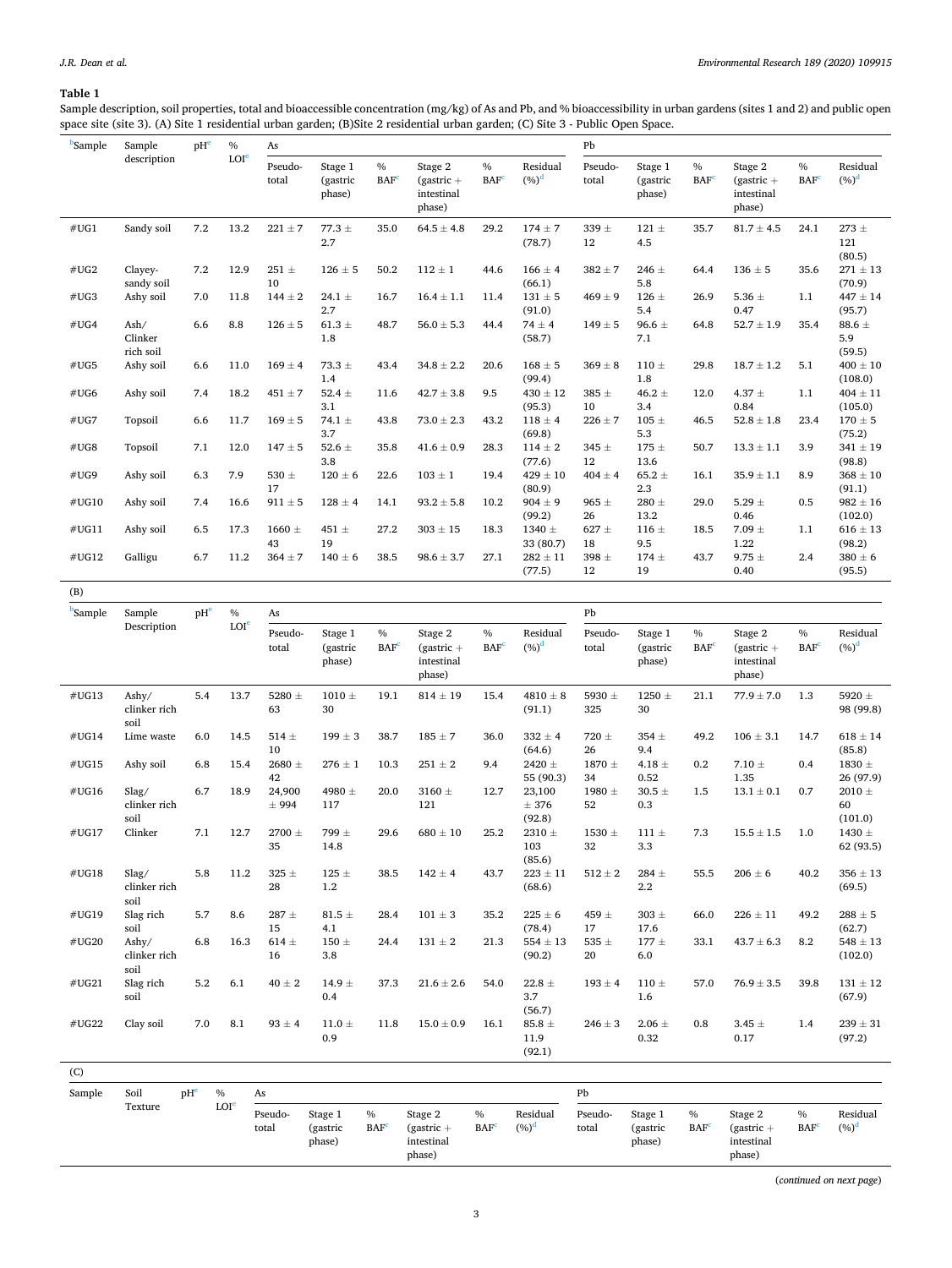#### <span id="page-3-0"></span>**Table 1** (*continued* )

| Sample | Soil                          | pHe | $\%$             | As                |                               |                                 |                                                 |                                          |                                 | Pb               |                               |                    |                                                 |                                 |                        |
|--------|-------------------------------|-----|------------------|-------------------|-------------------------------|---------------------------------|-------------------------------------------------|------------------------------------------|---------------------------------|------------------|-------------------------------|--------------------|-------------------------------------------------|---------------------------------|------------------------|
|        | Texture                       |     | LOI <sup>e</sup> | Pseudo-<br>total  | Stage 1<br>(gastric<br>phase) | $\%$<br><b>BAF</b> <sup>c</sup> | Stage 2<br>$(gastric +$<br>intestinal<br>phase) | $\frac{0}{0}$<br><b>BAF</b> <sup>c</sup> | Residual<br>$(\%)^d$            | Pseudo-<br>total | Stage 1<br>(gastric<br>phase) | $\%$<br><b>BAF</b> | Stage 2<br>$(gastric +$<br>intestinal<br>phase) | $\%$<br><b>BAF</b> <sup>c</sup> | Residual<br>$(\%)^d$   |
| #POS1  | Sandy<br>clay<br>loam<br>loam | 7.2 | 26.0             | 49.6 $\pm$<br>1.5 | 7.7 $\pm$<br>0.2              | 15.5                            | $12.7 \pm 1.1$                                  | 25.6                                     | $35.4 \pm$<br>0.4<br>(71.4)     | $824 \pm 2$      | $2.2 \pm$<br>0.5              | 0.3                | $2.6\pm0.8$                                     | 0.3                             | $807\pm5$<br>(97.9)    |
| #POS2  | Sandy<br>clay<br>loam         | 7.2 | 35.5             | $35.7 \pm$<br>0.6 | $3.0 \pm$<br>0.3              | 8.4                             | $4.3 \pm 0.5$                                   | 12.0                                     | $29.4 \pm$<br>0.3<br>(82.3)     | $2746 \pm$<br>8  | $322 \pm 8$                   | 11.7               | $213 \pm 27$                                    | 7.8                             | $2433 \pm 8$<br>(88.6) |
| #POS3  | Sandy<br>clay<br>loam         | 7.2 | 17.0             | $17.3 \pm$<br>0.3 | $1.7 \pm$<br>0.2              | 9.8                             | $1.5 \pm 0.3$                                   | 8.7                                      | 14.5 $\pm$<br>0.2<br>(83.8)     | $274 \pm 2$      | 80.0 $\pm$<br>2.0             | 29.2               | 47.7 $\pm$<br>11.4                              | 17.4                            | $214\pm2$<br>(78.1)    |
| #POS4  | Sandy<br>clay<br>loam         | 6.9 | 16.8             | $13.7 \pm$<br>1.4 | $0.8\pm$<br>0.1               | 5.8                             | $0.5 \pm 0.2$                                   | 3.6                                      | $9.4 \pm 0.4$<br>(68.6)         | $171 \pm 1$      | $1.1 \pm$<br>0.3              | 0.6                | $2.6 \pm 0.7$                                   | 1.5                             | $166\pm1$<br>(97.1)    |
| #POS5  | Sandy<br>clay<br>loam         | 6.7 | 27.5             | $114 \pm 1$       | 30.8 $\pm$<br>2.5             | 27.0                            | $30.9 \pm 3.0$                                  | 27.1                                     | 71.7 $\pm$<br>1.2<br>(62.9)     | $1292 \pm$<br>6  | $255\pm5$                     | 19.7               | $129 \pm 10$                                    | 10.0                            | $1147 \pm 8$<br>(88.8) |
| #POS6  | Sandy<br>clay<br>loam         | 7.2 | 17.8             | 21.3 $\pm$<br>0.5 | 5.0 $\pm$<br>0.1              | 23.5                            | $5.1 \pm 0.6$                                   | 23.9                                     | 17.9 $\pm$<br>0.2<br>(84.0)     | $232\pm1$        | 78.1 $\pm$<br>2.0             | 33.7               | $39.9 \pm 0.3$                                  | 17.2                            | $187\pm1$<br>(80.6)    |
| #POS7  | Sandy<br>clay<br>loam         | 7.1 | 20.1             | 16.5 $\pm$<br>0.3 | 4.9 $\pm$<br>0.2              | 29.7                            | $3.5 \pm 0.3$                                   | 21.2                                     | $9.4 \pm 0.3$<br>(57.0)         | $360 \pm 2$      | $155 \pm 1$                   | 43.1               | $51.0 \pm 2.8$                                  | 14.2                            | $298 \pm 1$<br>(82.8)  |
| #POS8  | Sandy<br>clay<br>loam         | 5.7 | 41.4             | 63.1 $\pm$<br>2.5 | $8.6 \pm$<br>0.4              | 13.6                            | $9.1\,\pm\,0.6$                                 | 14.4                                     | 51.6 $\pm$<br>1.6<br>(81.8)     | $667 \pm 3$      | $141 \pm 1$                   | 21.1               | $99.5 \pm 8.3$                                  | 14.9                            | $564 \pm 6$<br>(84.6)  |
| #POS9  | Sandy<br>clay<br>loam         | 7.1 | 18.9             | $26.5 \pm$<br>0.5 | 5.7 $\pm$<br>0.7              | 21.5                            | $6.9 \pm 0.4$                                   | 26.0                                     | $19.2 \pm$<br>0.3<br>(72.5)     | $446 \pm 1$      | $136 \pm 1$                   | 30.5               | $64.5 \pm 1.1$                                  | 14.5                            | $372\pm2$<br>(83.4)    |
| #POS10 | Sandy<br>clay<br>loam         | 5.7 | 14.2             | 12.5 $\pm$<br>0.1 | $2.7 \pm$<br>0.1              | 21.6                            | $1.7 \pm 0.3$                                   | 13.6                                     | $10.5 \pm$<br>0.1<br>(84.0)     | $184 \pm 1$      | 42.2 $\pm$<br>1.1             | 22.9               | $44.0 \pm 0.9$                                  | 23.9                            | $128\pm1$<br>(69.6)    |
| #POS11 | Sandy<br>clay<br>loam         | 6.9 | 17.0             | 14.8 $\pm$<br>3.3 | $0.8 \pm$<br>0.3              | 5.4                             | $1.9 \pm 0.2$                                   | 12.8                                     | $13.5 \pm$<br>0.2<br>(91.2)     | $207 \pm 1$      | $1.5 \pm$<br>0.9              | 0.7                | $33.2 \pm 1.2$                                  | 16.0                            | $169 \pm 1$<br>(81.6)  |
| #POS12 | Sandy<br>clay<br>loam         | 7   | 14.9             | 15.6 $\pm$<br>0.3 | 1.6 $\pm$<br>0.3              | 10.3                            | $1.9 \pm 0.1$                                   | 12.2                                     | 14.1 $\pm$<br>0.1<br>(90.4)     | $193 \pm 1$      | 69.0 $\pm$<br>0.4             | 35.8               | $34.5 \pm 2.0$                                  | 17.9                            | $149\pm1$<br>(77.2)    |
| #POS13 | Sandy<br>clay<br>loam         | 7   | 14.9             | $17.4 \pm$<br>0.3 | 4.8 $\pm$<br>0.2              | 27.6                            | $1.3 \pm 0.5$                                   | 7.5                                      | 16.5 $\pm$<br>0.8<br>(94.8)     | $195 \pm 1$      | 74.8 $\pm$<br>0.9             | 38.4               | $30.0 \pm 0.3$                                  | 15.4                            | $159 \pm 2$<br>(81.5)  |
| #POS14 | Sandy<br>clay<br>loam         | 6.9 | 15.0             | $205\pm2$         | 35.6 $\pm$<br>2.0             | 17.4                            | $37.9 \pm 1.8$                                  | 18.5                                     | $155 \pm 3$<br>(75.6)           | $883 \pm 4$      | $174 \pm 9$                   | 19.7               | $107.0 \pm$<br>0.4                              | 12.1                            | $726 \pm 3$<br>(82.2)  |
| #POS15 | Sandy<br>clay<br>loam         | 6.7 | 15.5             | 16.5 $\pm$<br>0.4 | $2.9 \pm$<br>0.1              | 17.6                            | $3.3 \pm 0.2$                                   | 20.0                                     | 12.9 $\pm$<br>0.4<br>(78.2)     | $194 \pm 1$      | 55.7 $\pm$<br>1.2             | 28.7               | 31.7 $\pm$<br>10.2                              | 16.3                            | $155 \pm 5$<br>(79.9)  |
| #POS16 | Sandy<br>clay<br>loam         | 6.5 | 18.1             | 29.8 $\pm$<br>6.2 | $6.3 \pm$<br>0.3              | 21.1                            | $6.9 \pm 0.9$                                   | 23.2                                     | 22.4 $\pm$<br>0.4<br>(75.2)     | $353\pm2$        | $126 \pm 1$                   | 35.7               | $71.9 \pm 0.9$                                  | 20.4                            | $270 \pm 2$<br>(76.5)  |
| #POS17 | Sandy<br>clay<br>loam         | 6.7 | 15.9             | 27.6 $\pm$<br>0.3 | 4.9 $\pm$<br>0.4              | 17.8                            | $3.3\pm0.8$                                     | 12.0                                     | 19.2 $\pm$<br>0.3<br>(69.6)     | $273\pm2$        | 80.1 $\pm$<br>1.3             | 29.3               | $54.4 \pm 5.0$                                  | 19.9                            | $203 \pm 4$<br>(74.4)  |
| #POS18 | Sandy<br>clay<br>loam         | 6.7 | 15.9             | $17.1 \pm$<br>0.1 | $1.1 \pm$<br>0.4              | 6.4                             | $2.2 \pm 0.3$                                   | 12.9                                     | 15.5 $\pm$<br>$0.2\,$<br>(90.6) | $293\pm2$        | 59.3 $\pm$<br>0.5             | 20.2               | $35.6 \pm 0.9$                                  | 12.2                            | $246 \pm 2$<br>(84.0)  |

<sup>a</sup> All test samples were determined on  $\langle 250 \text{ }\mu \text{m} \text{ }$  soil fraction.

<sup>b</sup> Sample identifier.<br><sup>c</sup> % BAF: calculated as the stage related bioaccessible (G or G + I) content as fraction of that sample total concentration.<br><sup>d</sup> %Residual: calculated from the residual fraction as a fraction of th

fitted with XP-1500 reaction vessels or a Start D multiprep 42 microwave digestion system (Analityx Ltd., Milestone Microwave Laboratory Systems, Peterlee, UK) fitted with PFA reaction vessels. An end-over-end rotator (ARHEL, Slovenia or Stuart Rotator SB3, Barloworld Scientific Ltd. Staffordshire, UK)) was used for bioaccessibility testing. Further Experimental details are provided in Supplementary Information along with the analytical data (Table S1).

#### *2.5. Soil analyses*

Pseudo-total analyses of soil samples (0.5 g accurately weighed) for As and Pb was done using microwave-assisted acid digestion in precleaned vessels (10%  $HNO<sub>3</sub>$  solution). In all cases digestion was done using 13 mL of aqua regia followed by ICP analysis. Test samples, in triplicate, were prepared along with certified reference materials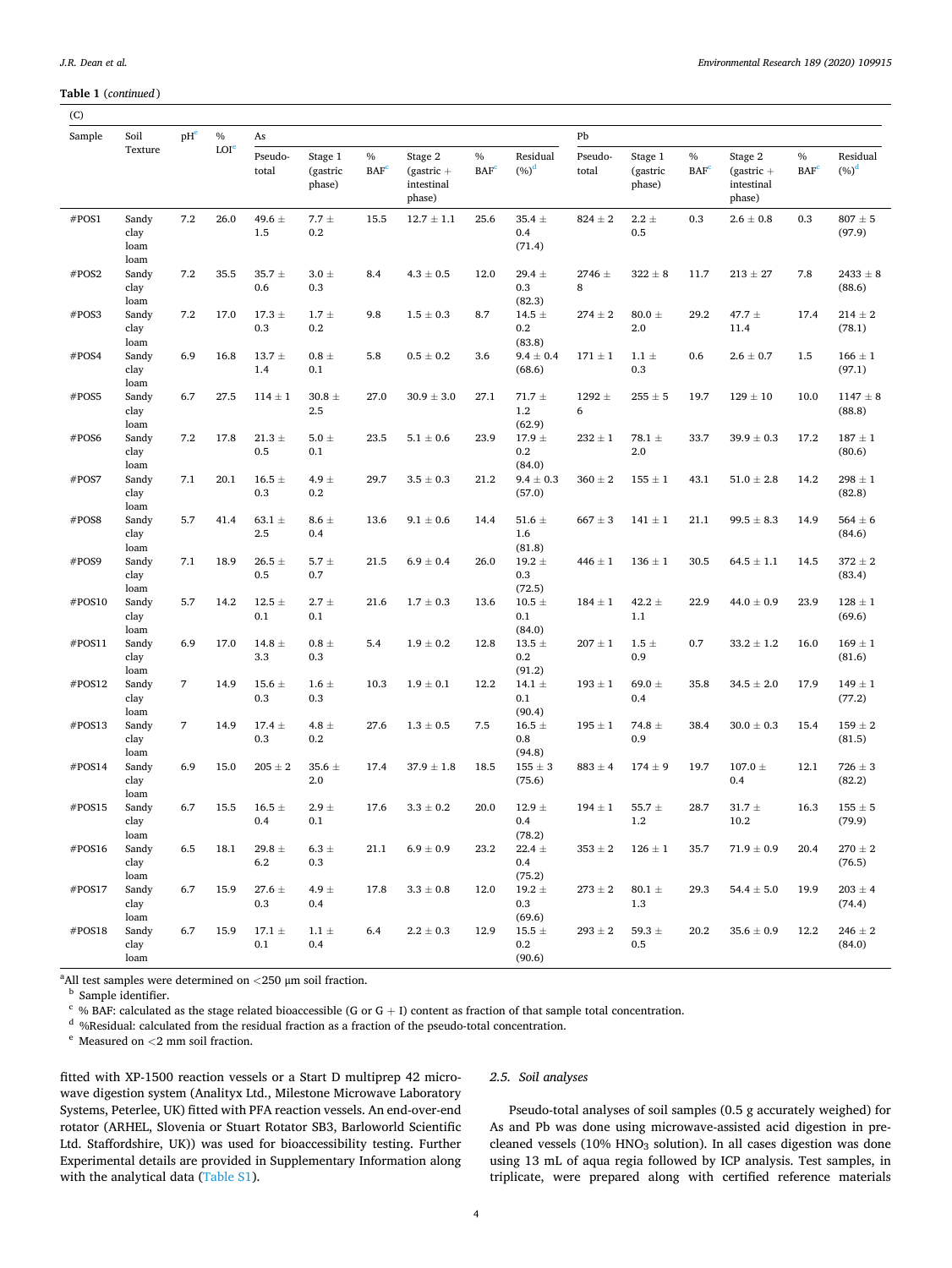(CRMs) and blanks to check the quality of the analytical data (see Supplementary Information, Table S2). After cooling, all digests were filtered (Whatman filter paper) and transferred into 50 mL volumetric flask and made up to the mark with deionised water. The filtrate obtained from the digestion was stored in the refrigerator  $(4 \degree C)$  prior to ICP analysis. The ICP instrument was calibrated using the multi-element standard solution for As and Pb. For each instrument a calibration graph was generated with a minimum of 7 data points, alongside analysis of aliquots of the soil extracts, reference material extracts, and blanks with the addition of appropriate internal standard(s).

In addition, soil pH, loss on ignition (LOI) and soil texture were determined on the 2 mm soil fraction for all samples using standard procedures i.e. pH using a 1:2.5 w/v suspension of soil/deionised water ([Rowell, 1994](#page-8-0)); LOI using a furnace temperature of 500 �C for 4 h ([Ball,](#page-8-0)  [1964\)](#page-8-0); and, soil texture using the Munsell Soil Chart [\(https://munsell.](https://munsell.com/)  [com/](https://munsell.com/)).

#### *2.6. Oral bioaccessibility extraction*

The Unified Bioaccessibility Method (UBM) for *in vitro* bioaccessibility testing was applied to all soil samples (*<*250 μm fraction) from the three urban environments. Four simulated body fluids i.e. saliva, gastric fluid, duodenal fluid and bile were prepared to mimic the gastrointestinal environment according to the UBM protocol ([Wragg](#page-8-0)  [et al., 2011; BSI, 2018](#page-8-0)). The stage-related extraction protocol consisted of two parallel sequential extractions: the gastric extraction phase simulating the mouth and stomach compartments; and, the gastric-intestinal extraction phase simulating the mouth, stomach and intestinal compartments. Prior to extraction of the samples, the fluids were prepared on the previous day and stored in a refrigerator at *<*4 �C. A guidance material for the UBM (BGS 102), and three certified reference materials NIST 2710a, GBW07401 and CRM059-50 were prepared along with a blank within each batch of soil sample analyses for quality control purposes. Finally, each soil sample residue was dried (e.g. *<*40 �C for a minimum of 4 days) and microwave-digested, as per pseudo-total analyses, prior to ICP analysis. All samples and reference materials were prepared, and analysed, in triplicate.

#### **3. Results and discussion**

# *3.1. Pseudo-total concentration and oral bioaccessibility testing across the sites*

The robustness of the analytical methodology relating to the pseudototal analysis and oral bioaccessibility of As and Pb in certified reference materials was investigated (see Supplementary Information, Table S1 and S2). The pseudo-total concentrations of As and Pb measured in the *<*250 μm fraction of forty test soils from two urban environments and one public space were determined. The pseudo-total concentrations of As and Pb from the different sampling locations across the investigated sites are presented in [Table 1.](#page-2-0) The range of total elemental concentrations observed across the 3 sites for As and Pb varied from 12.5 to 24,900, and 149–5930 mg/kg, respectively. The mean total concentrations for As and Pb were as follows: site 1 As 429 mg/kg, site 2 As 3743 mg/kg, site 3 As 40 mg/kg; and, site 1 Pb 422 mg/kg, site 2 for Pb 1398 mg/kg, site 3 Pb 544 mg/kg. Furthermore, the maximum concentrations for As (24,900 mg/kg), and Pb (5930 mg/kg) were found in site 2.

Previous studies in the UK, have also identified that total As and Pb concentrations can vary quite widely in urban topsoils ([Appleton et al.,](#page-8-0)  [2012A\)](#page-8-0). Whilst the mean total As in three distinct geographical areas in the UK (Glasgow, London and Northampton) was reported to be fairly consistent at 32, 25 and 36 mg/kg, the ranges were broad at 8–130, 7–88 and 17–70 mg/kg, respectively. Similarly, the mean total Pb in four distinct geographical areas varied considerably (836, 1736, 85 and 821 mg/kg Pb) with wide ranges of 133–1709, 99–13,557, 27–335 and 90–6766 mg/kg Pb, respectively. The commonly elevated Pb levels in

urban topsoils reflects the anthropogenic nature of human activities including the burning of fossil fuels [\(Flight and Scheib, 2011;](#page-8-0) [Appleton](#page-8-0)  [and Adlam, 2012](#page-8-0)), while elevated As levels can be indicative of past industrial activity including non-ferrous smelters ([Marchant et al.,](#page-8-0)  [2011\)](#page-8-0).

The UBM method was undertaken to measure As and Pb contents in 22 urban soils and 18 public open space soils to assess the risks of these contaminants to human health. The bioaccessible fraction (%) of As and Pb in the gastric and gastric-intestinal phases are shown in [Fig. 1. Fig. 1](#page-5-0)  shows the 3 studied sites and the variation in the bioaccessible data that exists across the sites. In terms of the bioaccessible fraction (%), for site 1, a residential urban garden site, the bioaccessible As fraction in the gastric and gastric-intestinal phases ranged from 14.1 to 50.2% and 9.5–44.6%, respectively. While, the bioaccessibe Pb fraction in the gastric and gastric-intestinal phases ranged from 12.0 to 64.8% and 0.5–35.6%, respectively. For site 2, a residential urban garden site, the bioaccessible As fraction in the gastric and gastric-intestinal phases ranged from 10.3 to 38.7% and 9.4–54.0%, respectively. While, the bioaccessibe Pb fraction in the gastric and gastric-intestinal phases ranged from 0.2 to 66.0% and 0.4–49.2%, respectively. While for the public open space site (Site 3) the bioaccessible As fraction in the gastric and gastric-intestinal phases ranged from 5.4 to 29.7% and 3.6–27.1%, respectively. While, the bioaccessibe Pb fraction in the gastric and gastric-intestinal phases ranged from 0.3 to 38.4% and 0.3–23.9%, respectively.

In this study, the bioaccessible element contents in the gastric phase have been considered as more conservative (highest) estimate of the contaminant released in the human gut. This is in line with previously reported studies, where the higher bioaccessibility values occur in the gastric phase ([Elom et al., 2014](#page-8-0); [Lu et al., 2011;](#page-8-0) [Du et al., 2020](#page-8-0)). The bioaccessibility of the studied elements observed in the gastric phase is higher than in the gastric-intestinal phase ([Fig. 1](#page-5-0)). This is mainly caused by the low pH (1.2) in the gastric phase that gradually changes to a higher pH (6.3) in the gastric-intestinal phase.

Previous studies reported have identified typical gastric (stomach) bioaccessibilities, in topsoil from an urban recreational site in the UK, 42–64% for As and 25–58% for Pb.

([Okorie et al., 2011](#page-8-0)). Similarly, mean gastric bioaccessibilites across sites in the UK i.e. Glasgow, London, Northampton and Swansea, have ranged from 6 to 30% As ([Appleton et al., 2012A\)](#page-8-0) and from 39 to 70% for Pb ([Appleton et al., 2012B](#page-8-0)). Elsewhere bioaccessibility values for As in urban community gardens, in Puerto Rico, ranged from 19 to 42% for As and 61–100% for Pb [\(Misenheimer et al., 2018](#page-8-0)). Lead bioaccessibility in the gastric phase has been identified to vary depending on soil type. For example, [Li et al., \(2015\)](#page-8-0), identified lead bioaccessibility in the gastric phase to be generally lower in mining soils (0.5–29%) than smelting (19–92%) and farming soils (13–99%). Soil depth in urban soil has also led to differences in Pb bioaccessibities; for example, [Yang and](#page-8-0)  [Cattle \(2015\)](#page-8-0) reported %Pb bioaccessibilites of 24–89% in top soil and 16–100% in sub soil. It is concluded therefore, that the observed variation in bioaccessibility at sites 1 to 3 maybe the result of the site-specific parameters such as former industrial activity, soil pH, organic content and the geological parent material [\(Palmer et al., 2015](#page-8-0); [Yang and Cattle, 2015](#page-8-0); [Li et al., 2015](#page-8-0); [Appleton et al., 2013](#page-8-0); [Juhasz](#page-8-0)  [et al., 2014\)](#page-8-0)).

### *3.2. Generic Quantitative Risk Assessment as a driver for bioaccessibility testing*

A staged or tiered approach to risk assessment is common in many countries, in part to improve the cost and efficiency in managing contaminated sites, (e.g. UK; Australia; the Netherlands). The regulatory guidance for identifying potentially contaminated sites in the UK is under the Part 2 A of Environmental Protection Act (1990). In keeping with many other countries, a risk-based approach is taken in the UK to establish the likelihood of a pollutant linkage in which soil contaminants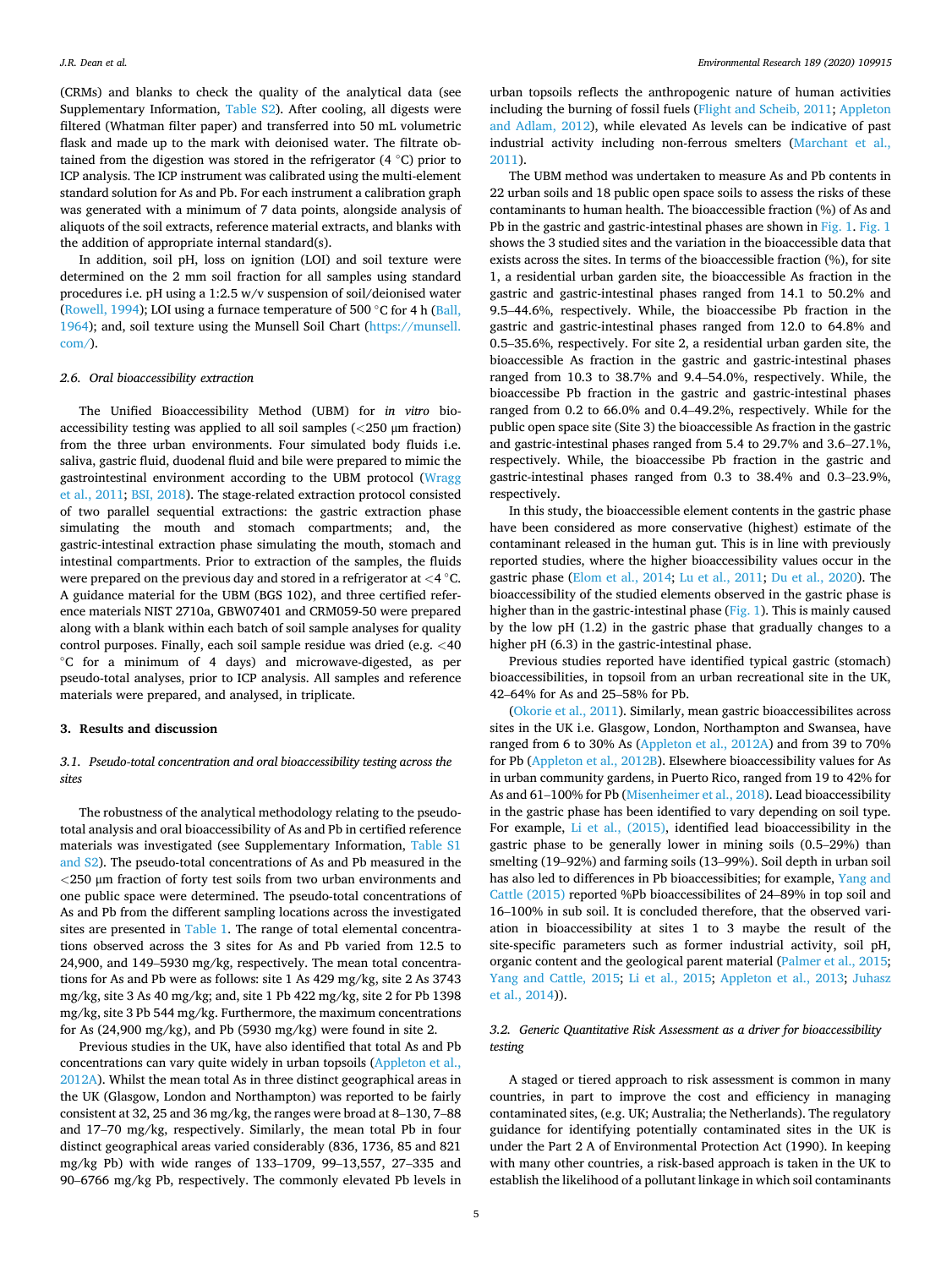<span id="page-5-0"></span>





**Fig. 1.** Box-plot showing the variation of % bioaccessible (gastric and gastric-intestinal) of (a) As and (b) Pb from residential urban gardens (sites 1–2) and public open space (site 3).

through various exposure routes (i.e. oral, inhalation and dermal) can reach the receptors. If a significant contaminant linkage is established as part of the site conceptual model, then a Generic Quantitative Risk Assessment (GQRA) is undertaken. This is done by comparing the concentration of the pollutant in a set of preliminary onsite samples against established guideline or screening values. In the case of the latter, category 4 screening levels (C4SLs) have recently been introduced in the UK ([DEFRA, 2014](#page-8-0)) to screen out low risk sites. Each specific C4SL provides a set of generic screening levels which while more pragmatic in nature (but still strongly precautionary), are based on human health toxicology, exposure assessment and normal ambient levels of contaminants in the environment.

The GQRA can only be valid if the assumptions used to derive the soil screening value (i.e. C4SL) are applicable to the specific site under

investigation. A residential scenario, with home-grown produce, has a different C4SL than public open space (POS). For example, the C4SL concentrations for residential (with home grown produce) are 37 mg/kg for As and 200 mg/kg for Pb. Differences in exposure duration (length of visit) and frequency (how often a site visit is made), and the likelihood for backtracking of soil and dusts into the home, drive the lower recommended C4SL in the residential scenario compared to POS [\(DEFRA,](#page-8-0)  [2014,](#page-8-0) [Table 2\)](#page-6-0). The UK guidelines identify two types of POS:  $POS<sub>resi</sub>$ , grassed areas sufficiently close to housing for tracking back of soil to be of concern, and  $POS<sub>nark</sub>$ , park-type open space where no tracking back is included in the exposure model ([DEFRA, 2014](#page-8-0)). The C4SL concentrations for POSpark are 170 mg/kg for As and 1300 mg/kg Pb while for POSresi they are 79 mg/kg for As and 630 mg/kg for Pb. In the case of residential soil contamination, it is possible for residents to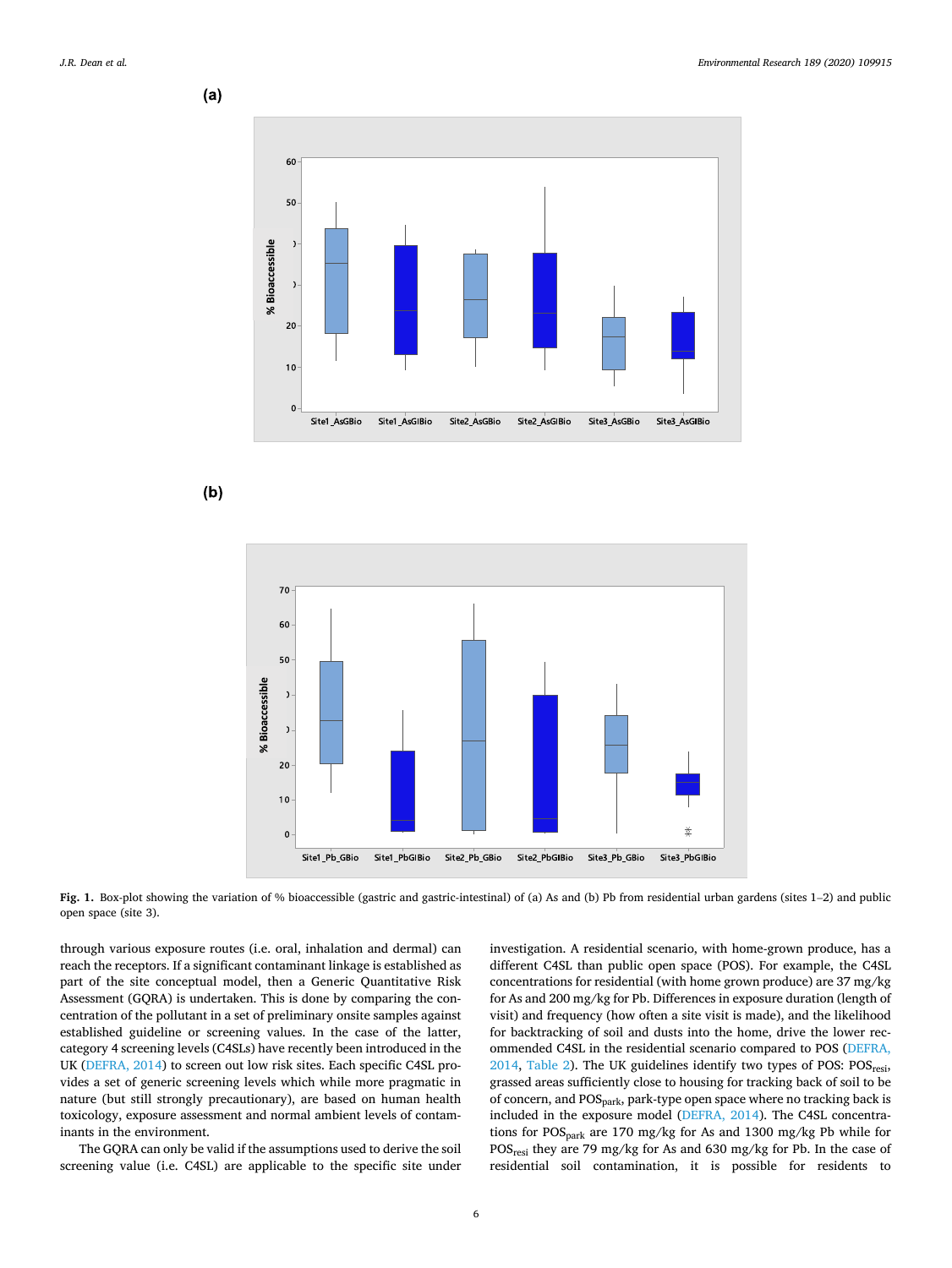<span id="page-6-0"></span>**Table 2** 

Summary of data for generic and site-specific assessment criteria (SSAC).

| Contaminant | $C4SLc$ for                                                   | Site 1                                                                            |                 | Site 2                                                                                |                 | $C4SLc$ for                                                        | Site $3b$                                                                           |                                                      |  |
|-------------|---------------------------------------------------------------|-----------------------------------------------------------------------------------|-----------------|---------------------------------------------------------------------------------------|-----------------|--------------------------------------------------------------------|-------------------------------------------------------------------------------------|------------------------------------------------------|--|
| of interest | Residential<br>(with home<br>grown<br>$product)^a$<br>(mg/kg) | Concentration<br>% mean<br>bioaccessibility <sup>d</sup> (n<br>(mg/kg)<br>$= 12$  |                 | Concentration<br>% mean<br>bioaccessibility <sup>d</sup> (n<br>(mg/kg)<br>$= 10$      |                 | Public<br>Open<br>Space<br>$\text{(park)}^{\mathsf{b}}$<br>(mg/kg) | Concentration<br>(mg/kg)                                                            | % mean<br>bioaccessibility <sup>d</sup> (n<br>$= 16$ |  |
| As          | 37                                                            | $X = 429$<br>$UCL_{95} = 995$<br>X > C4SL <sup>a</sup>                            | $32.3 \pm 13.6$ | $X = 3743$<br>$UCL_{95} =$<br>14,252<br>$X \gg C4SL^a$                                | $25.8 \pm 10.5$ | 170                                                                | $X = 40$<br>$UCL_{95} = 89$<br>$X <$ C4SL <sup>b</sup>                              | $17.2 \pm 7.8$                                       |  |
| Pb          | 200                                                           | $X = 422$<br>$UCL_{95} = 682$<br>UCL <sub>95</sub> and $X >$<br>C4SL <sup>a</sup> | $36.5 \pm 17.8$ | $X = 1398$<br>$UCL_{95} = 3775$<br>UCL <sub>95</sub> and $X \gg$<br>C4SL <sup>a</sup> | $29.2 \pm 26.2$ | 1300                                                               | $X = 544$<br>$UCL_{95} = 1191$<br>$X \ll C4SL^b$ but<br>$UCL_{95} \approx C4SL^{D}$ | $23.2 \pm 13.8$                                      |  |

#The scenario of green space close to housing that includes tracking back of soil (POSresi).

 $X =$  sample mean concentration.<br>UCL<sub>95</sub> = 95th upper confidence limit.

 $^{\rm a}$  The scenario of a residential home with the possibility of the family growing home-grown produce, within their garden, for consumption.  $^{\rm b}$  A park-type scenario where the park is at a sufficient distance that

unintentionally consume PHEs through the produce from their gardens, although, the uptake of contaminants through produce consumption is relatively small compared with direct soil and dust ingestion [\(Inta](#page-8-0)[wongse and Dean, 2006](#page-8-0)). In our case study examples (sites 1 and 2), the use of the C4SL residential (with home grown produce) scenario is a cautious approach, given the small-scale gardens available to each household, however the presence of some fruit trees (in at least one of the gardens) makes this approach precautionary. Various statistical tests can be employed to objectively evaluate the soil contamination data compared to a screening level (C4SL), or critical concentration (Cc). In the UK, recommended statistical guidance involves establishing that there is a 95% probability that the true population mean  $(\mu)$  is less than or equal to the Cc ([EA, 2015](#page-8-0); [CL:AIRE/CIEH, 2008\)](#page-8-0). In practical terms, this involves comparing the 95th Upper Confidence Limit (as might be used by the land developer as part of an initial planning stage scenario; UCL<sub>95</sub>) or Lower Confidence Limit (as might be used by the local, regional or national land regulator; LCL95) of the soil contamination data to the Cc and establishing if we reject or accept the null hypothesis. Taking the planning stage scenario as our example, where not only the UCL95, but also the sample soil mean concentration (X) exceed the Cc then it is clear that the true mean population will also exceed the Cc and, unless further data collection is warranted, the action will be remedial treatment or an intervention of some form. In such situations, bioaccessibility testing is simply not warranted or necessary. At sites 1 and 2, both the UCL<sub>95</sub> and the sample soil mean concentration  $(X)$ , greatly exceed the Cc for both contaminants (Table 2). Such elevated concentrations of As across sites 1 and 2 are clearly an issue of concern to human health considering the present use of these sites as residential housing estates. The concentrations of As are sufficiently high for intervention to be required, even in a situation where bioaccessibility was less than 10% rather than the actual determined bioaccessibility of up to 50% at site 1 and 40% at Site 2. SPOSH exists regardless of the As bioaccessibility and bioaccessibility testing is an extra unwarranted cost and in a worst-case-scenario may even slow down decisions about remedial actions.

In contrast to sites 1 and 2, in situations where the  $UCL_{95}$ , is close to the Cc bioaccessibility testing is a pragmatic option to provide an additional line of evidence to support site determinations. Site 3 is a good example of a 'grey-area' site where determining the bioaccessibility is warranted so as to provide additional information on which to base the site risk assessment. Furthermore, the presence of 'hotspots' of contamination, and illegal bottle digging activity at the site are increasing the direct exposure of receptors to soil and dust, and

therefore justify a more detailed quantitative risk assessment (DQRA) to be undertaken at the site, including determination of both As and Pb bioaccessibility, as detailed below.

# *3.3. In vitro bioaccessibility and the derivation of site-specific assessment criteria*

The CLEA input parameters used in deriving site-specific assessment criteria (SSAC) for site 3, along with the justification for selection, are presented in [Table 3](#page-7-0). A vast array of approaches are used in the literature for assessing dose and exposure. In the context of environmental risk assessment from soil, *in-vitro* bioaccessibility refers to that portion of the contaminant that can be extracted and released from the soil during passage through the human GI system and is thus available for absorption. Absolute bioavailability (ABA) is the amount of a contaminant which crosses biological membranes and is absorbed into the systemic circulation ([enHealth, 2012](#page-8-0)). Relative Bioavailability (RBA) is the ratio of the oral bioavailability of the contaminant in soil (i.e. the absolute bioavailability) to the oral bioavailability of the contaminant from the medium used in the critical toxicity study ([enHealth, 2012](#page-8-0)). In relation to As, we can assume that the fraction absorbed from the soil is similar to that fraction absorbed into the systemic circulation however, with respect to Pb, the situation is less clear ([Ng et al., 2010\)](#page-8-0). The health criteria data for Pb are based on dietary intakes modelled to produce the adopted blood Pb action value ([DEFRA, 2014](#page-8-0)). In the US, the IEUBK model assumes default oral bioavailability figures of 30% for ingestion of soil and dust and 50% for dietary intake and thus a relative bioavailability of 60% is recommended (based on the ratio of soil to dietary exposure), ([USEPA, 2011\)](#page-8-0). The Dutch soil Pb intervention values are modelled following a more complex methodology and use a default relative bioavailability of 0.74 for Pb ([SoBRA, 2012\)](#page-8-0), whilst [Ng et al.](#page-8-0)  [\(2010\),](#page-8-0) in their draft National Environmental Protection Measure, suggest defaults of 50% for Pb and 70% for As from soil/dust for use in derivation of health investigation levels. The current UK CLEA model default RBA value for As still assumes 100% bioavailability, whilst for Pb is has been reduced to (60%), although it is acknowledged that there is some uncertainty in how the Pb UBM *in-vitro* results relate to the RBA for use in the CLEA model ([DEFRA, 2014\)](#page-8-0). Clearly of critical importance in the utilisation of bioaccessibility data is how we relate the fraction released during *in vitro* bioaccessibility protocols to the RBA used in the exposure assessment models. Despite the often complex dissolution kinetics, a number of studies have indicated *in vitro* bioaccessibility may be used as an indicator of *in vivo* bioavailability ([USEPA, 2011](#page-8-0); [Juhasz](#page-8-0)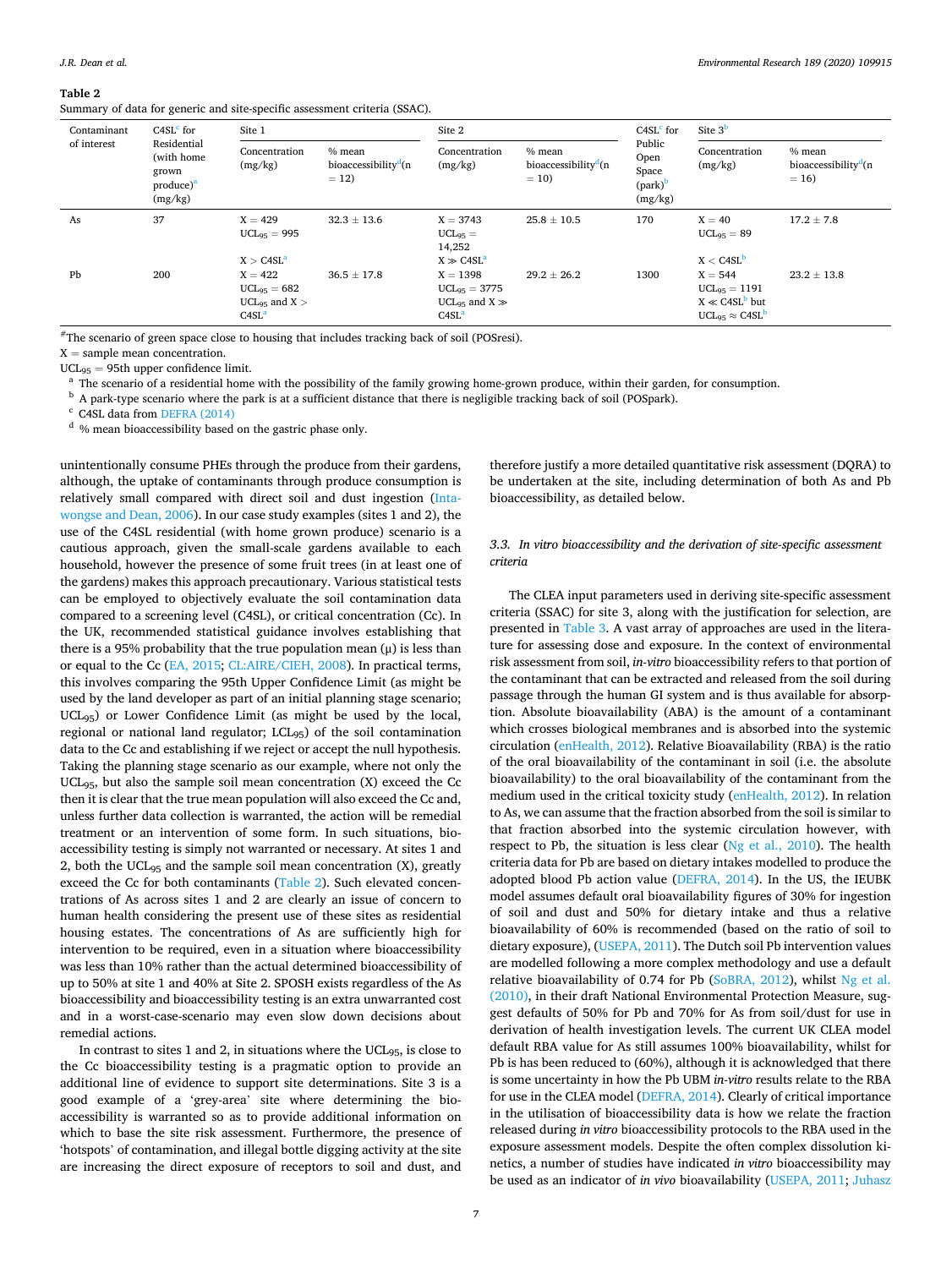#### <span id="page-7-0"></span>**Table 3**

Range of CLEA parameter values used for calculating Pb and As site specific assessment criteria (SSAC) for Site 3.

| Parameter                                                                                | <b>CLEA</b> defaults<br>for C4SL for<br>Public Open<br>Space<br>(parkland)                                                     | Adopted<br>parameters to<br>generate the<br><b>SSAC</b>                        | Justification                                                                                                                                                                                                                                                                                       |
|------------------------------------------------------------------------------------------|--------------------------------------------------------------------------------------------------------------------------------|--------------------------------------------------------------------------------|-----------------------------------------------------------------------------------------------------------------------------------------------------------------------------------------------------------------------------------------------------------------------------------------------------|
| Exposure<br>pathways                                                                     | Oral (direct soil<br>and dust<br>ingestion),<br>Dermal<br>(outdoor),<br><b>Inhalation</b><br>(outdoor dust;<br>outdoor vapour) | Default<br>exposure<br>pathways<br>adopted                                     | Exposure outdoor only<br>but with homegrown<br>produce consumption<br>possible.                                                                                                                                                                                                                     |
| pH; soil organic<br>matter (SOM);<br>soil type                                           | 7; 6%; sandy<br>loam                                                                                                           | Default<br>parameters<br>adopted.                                              | Default parameter not<br>changed as there is no<br>influence on metal(oid)<br>assessment criteria of<br>these parameters in the<br>CLEA model.                                                                                                                                                      |
| Receptor                                                                                 | Female child,<br>age classes (0-6<br>yrs)                                                                                      | Default<br>parameters<br>adopted.                                              | Default parameters not<br>changed.                                                                                                                                                                                                                                                                  |
| Outdoor exposure<br>frequency<br>(days/year)<br>Occupancy period<br>(outdoor hr/<br>day) | Age class 0-1 yr:<br>85<br>Age classes 1-6<br>yrs: 170<br>2.0                                                                  | Age class 0-1<br>yr: 0<br>Age classes<br>1-6 yrs: 250<br>$0.5(30 \text{ min})$ | During site survey only<br>school aged children<br>and adults visited the<br>site, principally to<br>access school. (200<br>school days and 50<br>additional visits)<br>None of the site users<br>crossing the site were<br>observed to remain<br>within the site for more<br>than 10 min, which is |
|                                                                                          |                                                                                                                                |                                                                                | approximately the time<br>taken to walk from one<br>end of the site to the<br>other.<br>In addition, allowance<br>is included in the<br>exposure scenario for<br>additional more<br>intensive use during<br>summer evenings and<br>periods of good<br>weather.                                      |
| Relative<br>bioavailability<br>via soil<br>ingestion                                     | 1.0 for As 0.6 for<br>Pb                                                                                                       | 0.3 for As 0.4<br>for Pb                                                       | Highest recorded %<br>bioaccessible fraction<br>converted to relative<br>bioavailability.                                                                                                                                                                                                           |
| C4SL for<br>$POS_{parkland}$<br>(mg/kg)                                                  | As: 170<br>Pb: 1300                                                                                                            | As SSAC: 443<br>Pb SSAC: 1718                                                  |                                                                                                                                                                                                                                                                                                     |

[et al., 2007\)](#page-8-0), and, the risk assessor needs to be cognisant of which bioaccessibility protocols have been validated and for which types of contaminated source material. [Denys et al. \(2012\)](#page-8-0) undertook *in vitro* – *in vivo* comparisons of the UBM and indicated the protocol to be a reliable predictor of *in vivo* RBA for Pb and As in soils contaminated by mining slags and by particles emitted from a smelting plant (fly-ash) across a range of concentrations and bioaccessibilities [\(Denys et al., 2012\)](#page-8-0). Our site 3 was a landfill from at least 1856, receiving commercial and household waste, and whilst the source of the As and Pb would be of mixed origin, the ashy nature of the soil and subsurface suggests ash as a likely source of the contaminants. Using the maximum UBM determined % bioaccessibility for each of the elements of concern, in keeping with a conservative/protective application of bioaccessibility data, we adjusted the relative bioavailability parameter in the CLEA model to As 0.3 (actual maximum 29.7%) and Pb 0.4 (actual maximum 38.4%).

The soil ingestion rate and exposure factors (e.g. frequency, duration, bioavailability of the contaminant) contribute to chronic exposure risks. During our site survey we noted mainly school aged children accessing site #3 to attend school, a potential exposure duration of 10 min. To allow for additional exposure both on their return journey from school, and during the summer period, when daylight is longer, we have used 30 min (0.5 h) as our occupancy period per day. We have calculated the SSAC using the age class 1–6 (and an exposure duration of 250 days days/year, largely based on the school year plus some additional time in summer), in accordance with the CLEA v.1.071 software. The SSAC was calculated to be 443 mg/kg As and 1718 mg/kg Pb (Table 3). On that basis, and in accordance with the assumptions used, site 3 would be deemed to provide minimal risk to the main site users. Risk posed by the site to illegal site users is difficult to quantify. Here the far lower oral bioaccessiblty of As than that on which the C4SL is based does provide some additional level of re-assurance that infrequent (illegal) exposure does not provide a significant possibility of significant harm.

#### **4. Conclusion**

We report on the role that oral bioaccessibility testing can contribute at contaminated land sites, with a specific focus on As and Pb contamination given both of these elements have been validated by *in vivo* to *in vitro* studies. Using our data from two residential sites we highlight that oral bioaccessibility testing can be of limited, to no value, in supporting a sites determination as contaminated. Whereas for a less contaminated 'grey-area' site we highlight the importance of oral bioaccessibility testing as emphasized as part of a 'lines of evidence approach' that supports the site-specific risk assessment. Furthermore, we highlight the importance of giving due consideration to how we relate the fraction released during *in vitro* bioaccessibility protocols to the RBA used in many of the exposure assessment models. The appropriate use (rather than an uncritical or 'mis-use') of oral bioaccessibility testing is paramount if it is to add to the risk-assessors tool kit.

### **Credit author statement**

John R Dean was the principal doctoral supervisor of both Patrick M. Amaibi and Alexander Okorie. He was responsible for the direction of the research and its focus. Patrick M. Amaibi was a doctoral student undertaking part of this research. Alexander Okorie was a doctoral student undertaking part of this research. Jane A. Entwistle was the other doctoral supervisor of both Patrick M. Amaibi and Alexander Okorie.

### **Declaration of competing interest**

The authors declare that they have no known competing financial interests or personal relationships that could have appeared to influence the work reported in this paper.

#### **Acknowledgements**

The authors wish to thank the Niger Delta development Commission (NDDC/DEHSS/2012PGFS/RIV/0016), Nigeria, for funding the research at sites 1 and 2, Natalie Kennedy for providing support for PA to undertake work as sites 1 and 2, and Grant Richardson for providing support to AO to undertake work at Site 3. We are also grateful to Mr. Gordon Forrest and Mr. Dave Thomas, Northumbria University, for their technical assistance.

## **Appendix B. Supplementary data**

Supplementary data related to this article can be found at [https](https://doi.org/10.1016/j.envres.2020.109915)  [://doi.org/10.1016/j.envres.2020.109915](https://doi.org/10.1016/j.envres.2020.109915).